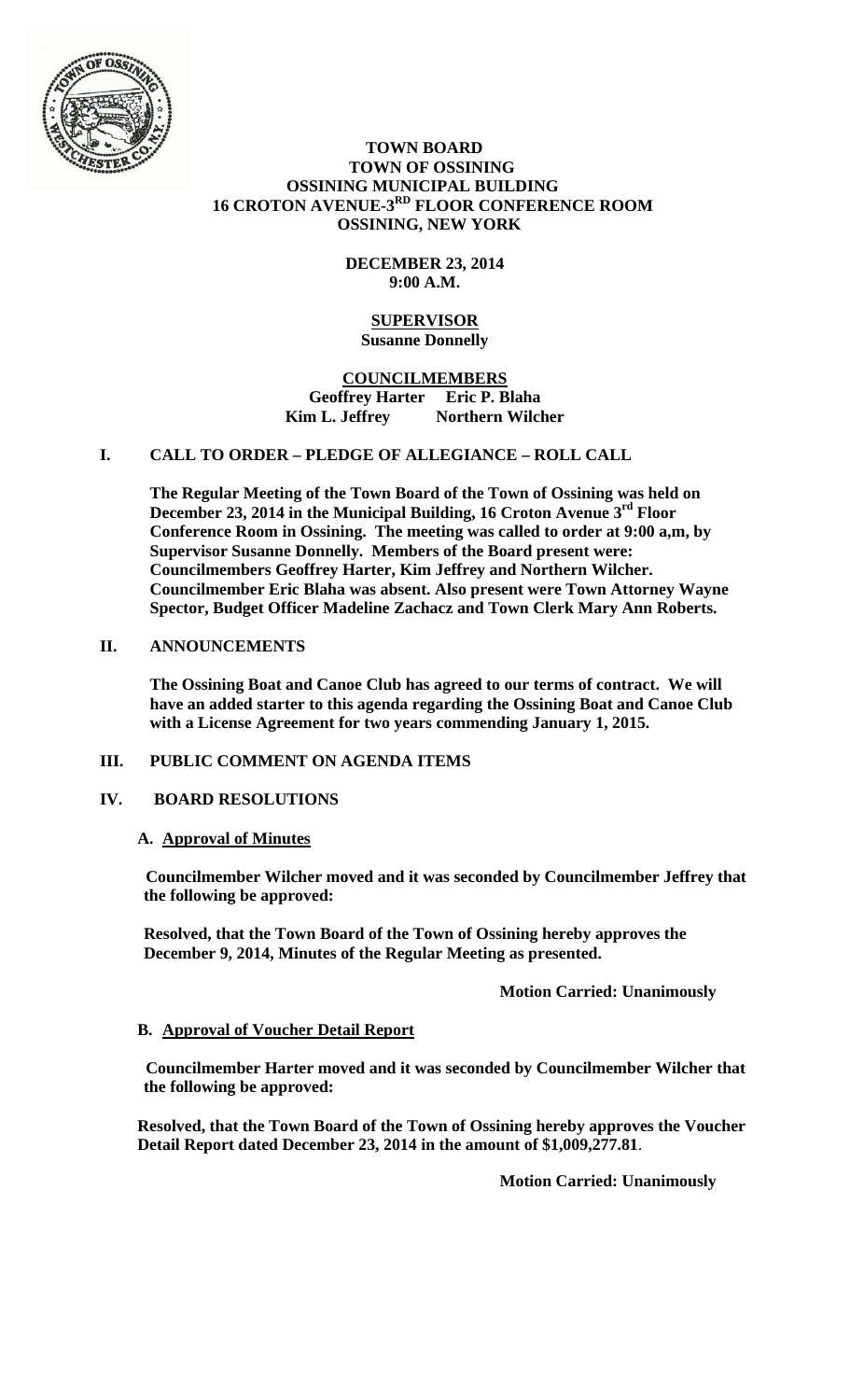# **C. Authorization to Execute IMA with the Village Of Ossining for Yard Waste Disposal**

**Councilmember Jeffrey moved and it was seconded by Councilmember Wilcher that the following be approved:** 

**RESOLVED, that the Town Board of the Town of Ossining hereby authorizes the Supervisor to execute an Inter-Municipal Agreement ("IMA") with the Village of Ossining with a term effective January 1, 2015 through March 31, 2015 for the Village to provide the service of yard waste removal to the Town in accordance with said IMA, subject to the approval of the Town Attorney.** 

 **Motion Carried: Unanimously** 

## **D. Contract- CAI Technologies- Tax Mapping Services**

**Councilmember Harter moved and it was seconded by Councilmember Jeffrey that the following be approved:** 

**Resolved, that the Town Board of the Town of Ossining hereby authorizes the Supervisor to sign a contract between the Town of Ossining and CAI Technologies of Littleton, New Hampshire to provide tax map maintenance services for 2015 in the**  amount of \$7900, in accordance with their letter dated December 15<sup>th</sup>, 2014.

 **Motion Carried: Unanimously** 

#### **E. Personnel: Supervisor's Office- Appointment**

**Councilmember Harter moved and it was seconded by Councilmember Wilcher that the following be approved:** 

**Resolved, that the Town Board of the Town of Ossining hereby appoints Christina Picciano, Ossining, to the probationary position of Confidential Secretary in the**  Office of the Town Supervisor at an annual salary of \$50,000, effective January 2<sup>nd</sup>, **2015.** 

> **Motion Carried:3-0-1 Ayes: Harter, Wilcher & Donnelly Nays: Jeffrey**

#### **F. License Agreement-Ossining Boat & Canoe Club**

**Councilmember Harter moved and it was seconded by Councilmember Wilcher that the following be approved:** 

**RESOLVED, that the Supervisor is authorized to execute a new license agreement with the Ossining Boat and Canoe Club for the operation of its organization and continued use of the premises it has utilized on Westerley Road in a portion of the Louis Engel Waterfront Park for a two year term commencing January 1, 2015, in a form approved by the Town Attorney.**

 **Motion Carried: Unanimously** 

## **V. CORRESPONDENCE TO BE RECEIVED AND FILED**

**Councilmember Jeffrey moved and it was seconded by Councilmember Wilcher that the following be approved:**